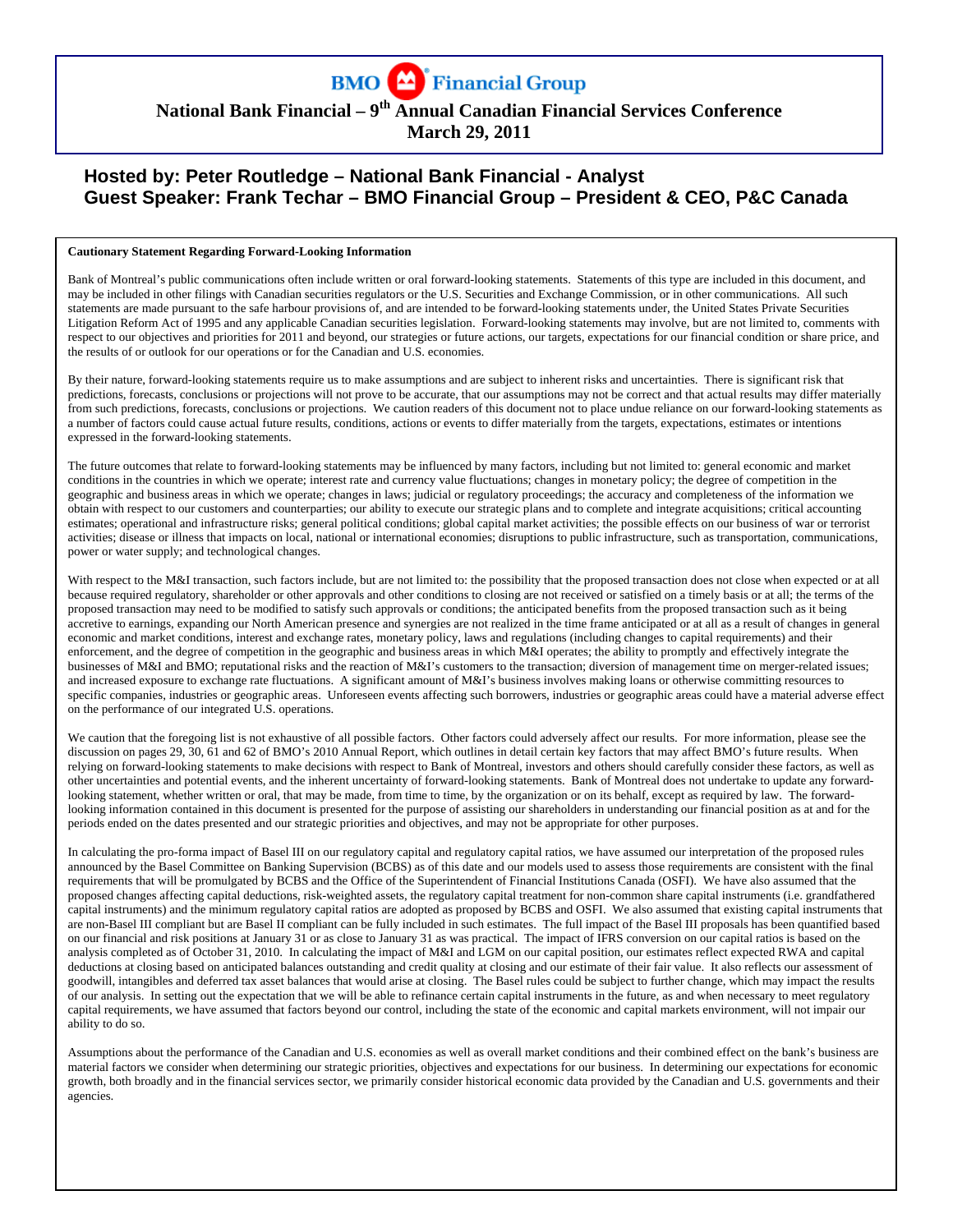#### **Non-GAAP Measures**

Bank of Montreal uses both GAAP and non-GAAP measures to assess performance. Readers are cautioned that earnings and other measures adjusted to a basis other than GAAP do not have standardized meanings under GAAP and are unlikely to be comparable to similar measures used by other companies. Reconciliations of GAAP to non-GAAP measures as well as the rationale for their use can be found in Bank of Montreal's First Quarter 2011 Report to Shareholders and 2010 Annual Report, all of which are available on our website at www.bmo.com/investorrelations.

Examples of non-GAAP amounts or measures include: cash earnings per share, cash productivity and cash operating leverage; revenue and other measures presented on a taxable equivalent basis (teb); amounts presented net of applicable taxes, earnings which exclude the impact of provision for credit losses and taxes, and core earnings which exclude non recurring items such as acquisition integration costs.

Bank of Montreal provides supplemental information on combined business segments to facilitate comparisons to peers.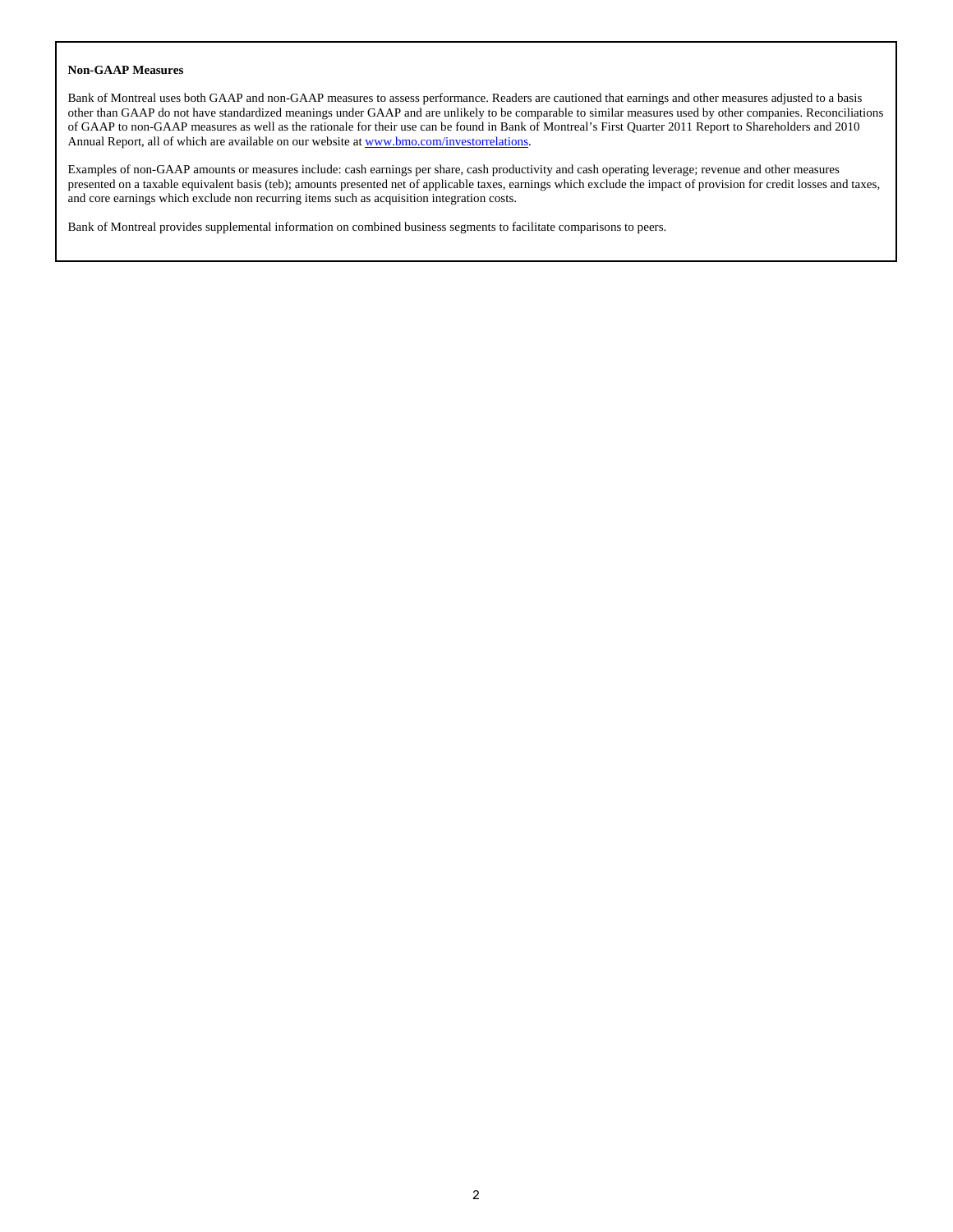#### **Additional information for shareholders**

In connection with the proposed merger transaction, BMO has filed with the Securities and Exchange Commission a Registration Statement on Form F-4 that includes a preliminary Proxy Statement of M&I, and a preliminary Prospectus of Bank of Montreal, as well as other relevant documents concerning the proposed transaction. **Shareholders are urged to read the Registration Statement and the preliminary Proxy Statement/Prospectus regarding the merger, the definitive Proxy Statement/Prospectus when it becomes available and any other relevant documents filed with the SEC, as well as any amendments or supplements to those documents, because they will contain important information.** A free copy of the preliminary Proxy Statement/Prospectus, as well as other filings containing information about BMO and M&I, may be obtained at the SEC's Internet site (http://www.sec.gov). You can also obtain these documents, free of charge, from BMO at www.BMO.com under the tab "About BMO - Investor Relations" and then under the heading "Frequently Accessed Documents", from BMO Investor Relations at investor.relations@bmo.com or 416-867-6642, from M&I by accessing M&I's website at www.MICorp.com under the tab "Investor Relations" and then under the heading "SEC Filings", or from M&I at (414) 765-7814.

BMO and M&I and certain of their directors and executive officers may be deemed to be participants in the solicitation of proxies from the shareholders of M&I in connection with the proposed merger. Information about the directors and executive officers of BMO is set forth in the proxy statement for BMO's 2011 annual meeting of shareholders, as filed with the SEC on Form 6-K on February 25, 2011. Information about the directors and executive officers of M&I is set forth in the proxy statement for M&I's 2010 annual meeting of shareholders, as filed with the SEC on a Schedule 14A on March 12, 2010. Additional information regarding the interests of those participants and other persons who may be deemed participants in the transaction may be obtained by reading the above-referenced preliminary Proxy Statement/Prospectus and the definitive Proxy Statement/Prospectus when it becomes available. Free copies of this document may be obtained as described in the preceding paragraph.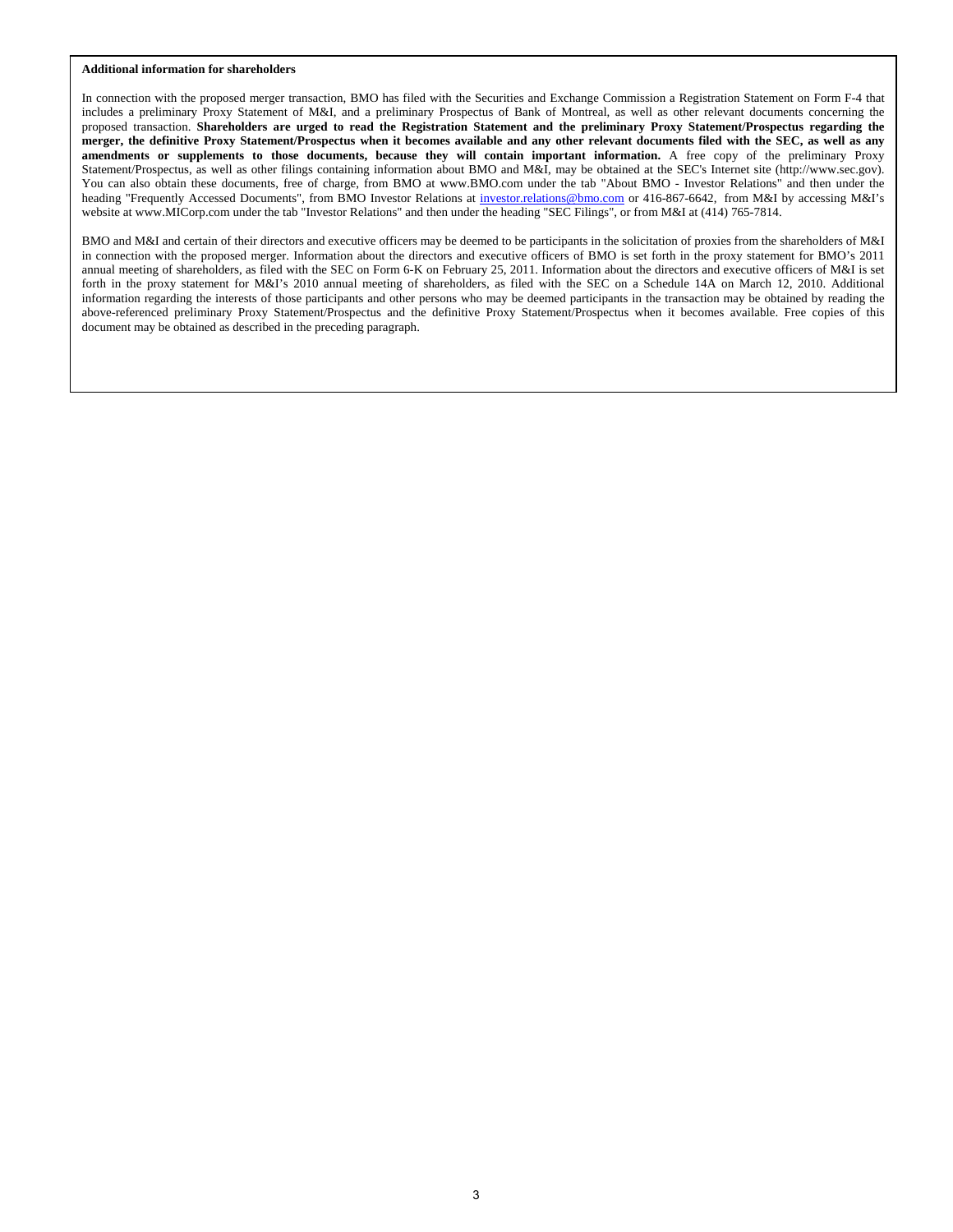#### **Peter Routledge** *– National Bank Financial - Analyst*

Frank is currently president and CEO of P&C Banking in Canada for BMO financial group. He began in this role in July 2006, prior to that he ran BMO's Harris Bankcorp Inc. from 2002-2006, and prior to that the was an executive vice president for small business banking, in BMO's Canadian operation serving 400,000 small and medium sized businesses across Canada.

Frank before you begin I'll just remind investors that your comments may contain forward looking statements, and listeners should consult BMO's disclosures filed with securities exchanges and on BMO's website for further details.

Frank, thank you so much for joining us. You've bounced across both sides of the border, so you're the quintessential BMO banker.

#### **Frank Techar** *– BMO Financial Group – President & CEO, P&C Canada*

I think I'm a little unusual in that regard in BMO, actually.

#### **Peter Routledge** *– National Bank Financial - Analyst*

Yes. Maybe you're the vanguard. So, Frank, before we get going, what are the key messages you like investors to take away from today's session?

### **Frank Techar** *– BMO Financial Group – President & CEO, P&C Canada*

Yes. Thanks, Peter, and good morning, everyone. A couple of comments maybe to start, if I could. This is the second time that I've been at this particular gathering. The first time was a couple of years ago. And if I could leave the group with a couple of messages this morning, it would be, number one, that I articulated the plan back then and that we've been sticking to it. My first message, I guess, would be consistency. We've been consistent in our execution against our plan over the last number of years.

And the second message I'd like to leave you with is that we're a different company, and we're a different business than we were just a few short years ago. And when I was here a few years ago, I talked about the fact that we had made some very difficult decisions. We changed the course of the business. We had started to talk about the customer a lot more within the Company and within the P&C business in Canada and that we were seeing some early signs of improvement in our business. And I think I articulated those at that moment in time, and there were probably some disbelievers in the room. And now, we're two years further in, and I'd just like to share a couple of things with you, because we're so happy and excited about the progress we've made in the business. Arguably if you look at the last 2 years we've been the best performing P&C business in Canada. Our top line growth has been the strongest of any of the banks in Canada, our pre-provision, pre-tax reported earnings have been the strongest of any of the banks in Canada, our net income using actual losses on an apples to apples basis has been the strongest, our margin has improved the most, our operating leverage has been the strongest, and our cash operating leverage has improved the most. On any one of the financial measures, we're number one over the past couple of years.

So going back to my comment about consistency and execution, and staying the course and being different, if you just look at the facts from a financial perspective, we feel very good and very positive about the progress we've made.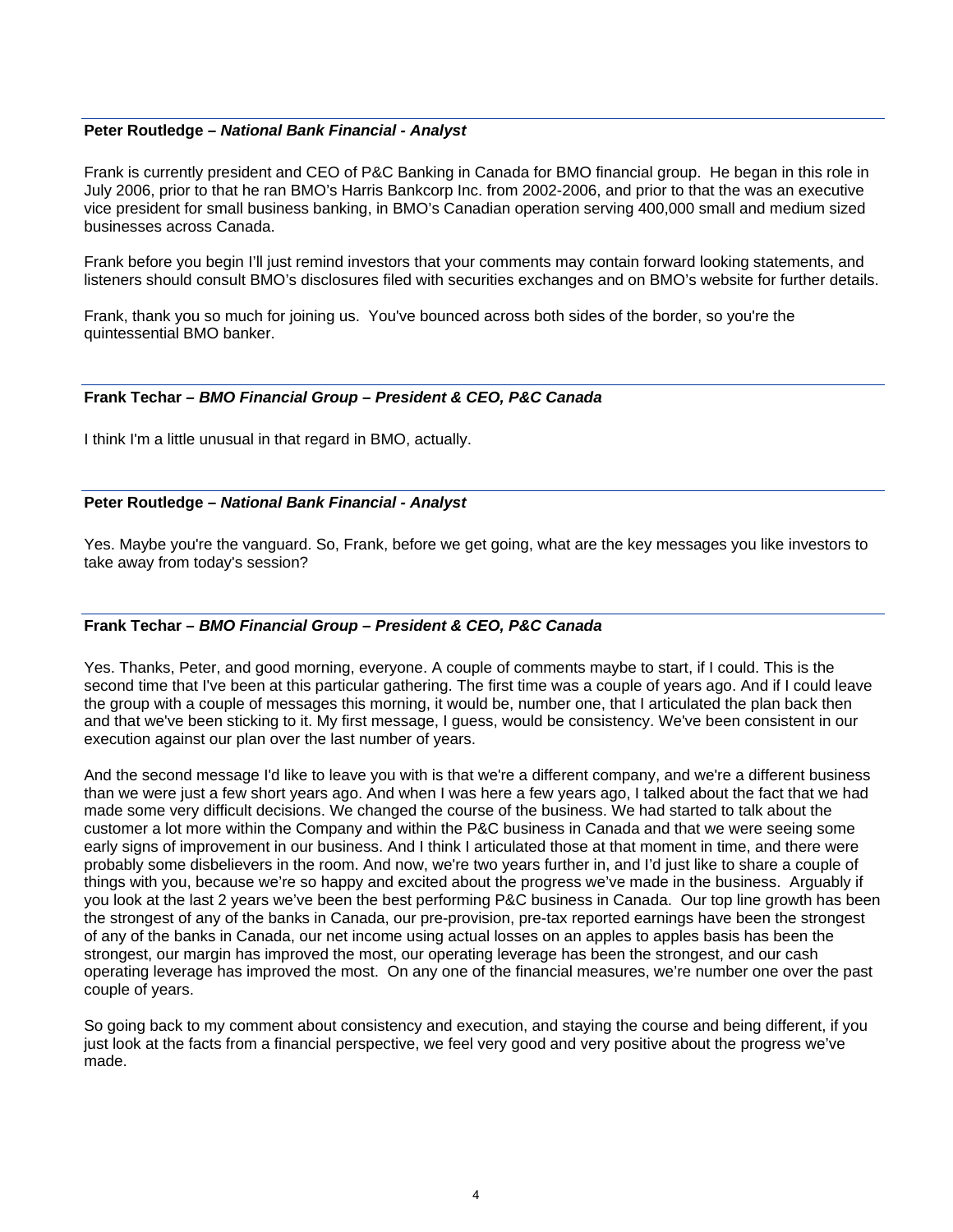Maybe most importantly if you look back over those past couple of years, the focus on our customer, and the improvement in our customer loyalty over those two years has been something that we've been very proud of and we continue to work on. That improvement has continued over the past few years, and we're very happy that we have gotten some external recognition very recently with the Forum Group who's come out with a survey results that said that 72% of Canadians are satisfied with their services they receive from BMO, and that's the top of any of the Canadian banks. So the message I have about consistency and being different plays out in many different ways across our business. So we're very happy with where we have ended up.

And maybe the third message today is something I talk to my people about all the time and that is we are not going to change our course. We're going to continue executing against our strategy and our plan because its been successful and we believe we can be successful in the future.

### **Peter Routledge** *– National Bank Financial - Analyst*

To pick up on the transformation in the group over the last several years, I thought one of the most interesting and gutsy decisions you guys made, was to get out of the mortgage broker market. And I wonder was that a reflection not necessarily of just an individual distribution strategy but a refocus on the types of customers BMO would pursue and the types of relationships BMO would pursue going forward?

## **Frank Techar** *– BMO Financial Group – President & CEO, P&C Canada*

I think it's more of the latter, Peter. If you go back a few years when we made that decision, quite frankly, our customers weren't happy with the fact that we were offering BMO mortgages through two different channels at two different prices. And we're committed to this focus on our customer experience and customer loyalty, and we just thought offering that product through those channels was undermining our ability to have a really transparent, clear, honest conversation with our customers.

And the reality is back when we made that call, which is I guess going on four years now, we didn't have the management time and attention that was necessary to manage that channel, I think, in an effective way. And we had, to your point, bigger fish to fry with our core customer base that deals with us through our branches and proprietary sales forces. So, I would make that decision again, given the same set of circumstances, no doubt about it.

#### **Peter Routledge** *– National Bank Financial - Analyst*

I was also wondering, having executed the decision successfully, now we're heading into a period of potentially slower household lending growth, and I wonder if the core relationships that you have, positions BMO to kind of grow through, maybe a period of rather stagnant household lending.

## **Frank Techar** *– BMO Financial Group – President & CEO, P&C Canada*

Well, I don't know if we're necessarily different from the others, just given the nature of our customer base and the segments that we serve. What I do know, and I said this very consistently over the years, is we believe that the biggest opportunity we have is with our customers rather than trying to acquire new customers in the marketplace. And that focus on building those broader relationships, those deeper relationships with our customers is a huge opportunity for us. And I'll give you just a proof point over the past couple of years, we measure share of wallet, which is the way we measure our products and services per household. We've improved both on the personal and the commercial side quite nicely as we've focused on building those relationships and having better conversations.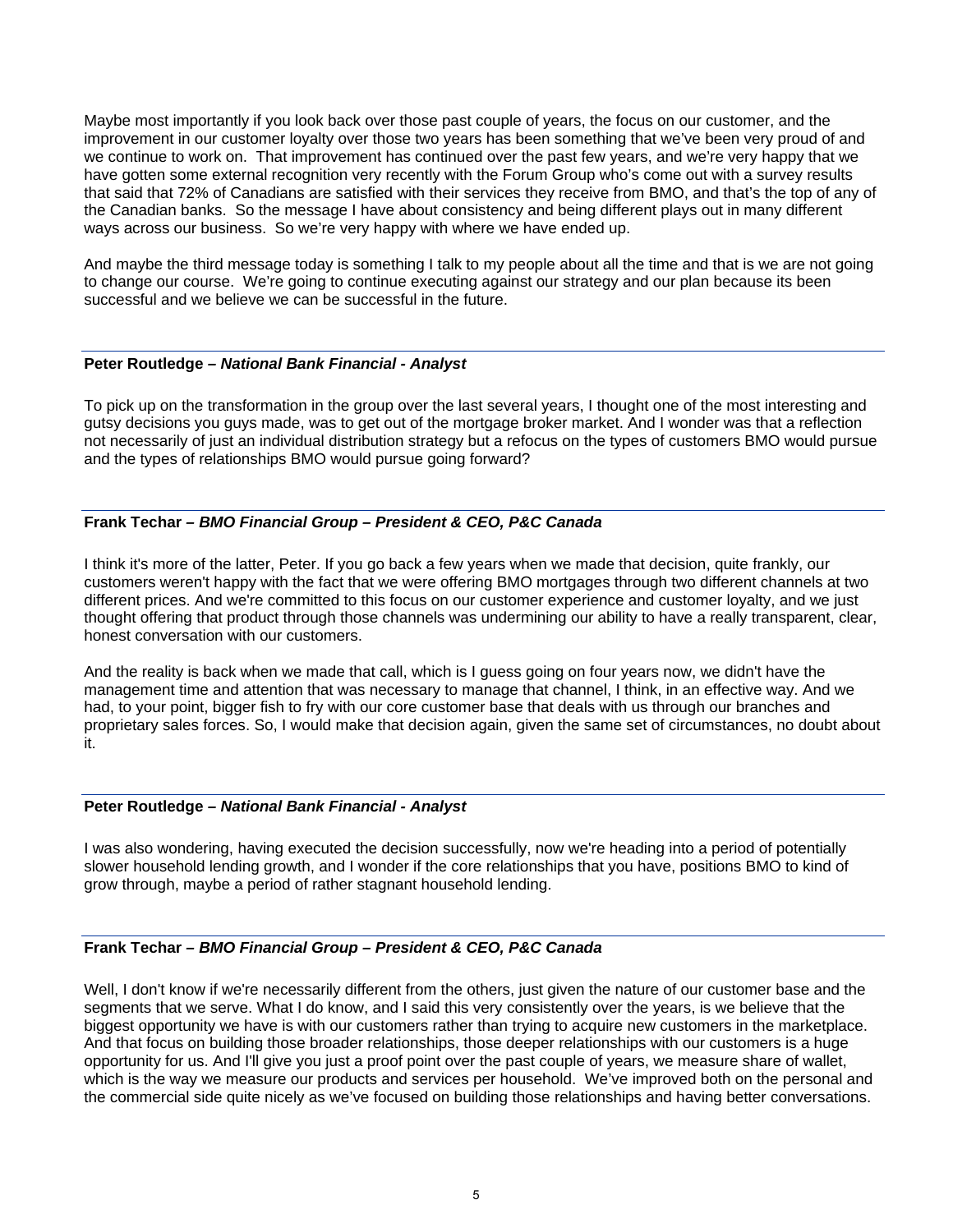But you can actually quantify the impact of that from a financial perspective and its been worth about \$100 million to us over the past couple of years and we know we're not done. We know we still have many single serve customers, we know we can do a better job of having those conversations, and we know there's a profit pool that is embedded in our own customer base that we have the ability to get at.

#### **Peter Routledge** *– National Bank Financial - Analyst*

That \$100 million is at the top line?

## **Frank Techar** *– BMO Financial Group – President & CEO, P&C Canada*

Yes, top line

### **Peter Routledge** *– National Bank Financial - Analyst*

There was a very interesting article yesterday in the Globe and Mail, on putting coin gathering machines into BMO branches, obviously that's still in pilot mode but is there a broader customer acquisition strategy behind that?

### **Frank Techar** *– BMO Financial Group – President & CEO, P&C Canada*

I think what I said in the paper and what we talk about internally is that it is a great tool to get us to have conversations with both customers and non customers that come in to use the service. That's all we're trying to do, is to get people to come in, use the coin machines, take that ticket out of the machine and walk up to one of our bankers and give us the opportunity to say hi and have a conversation. What's on your mind? Are you a customer? If you're not a customer, can we have a conversation about whether or not you're happy and whether or not you'll give us a shot. And that's all we're really trying to do with those machines.

Suffice to say, we think there's a pent up demand across the country for the use of those coin counters because everybody's got these things at home and nobody knows what to do with them, and so we think it's a great tool.

I would characterize us as being a little bit further along than pilot, we're going to put the machines into all of our new branches and in any of the major renovations that we do across the country, so we're starting to roll them out in a methodical way across the country because of the experience we've seen to this point.

#### **Peter Routledge** *– National Bank Financial - Analyst*

Okay. Maybe I'll just ask another kind of related question just a bit broader, but in improving market share and getting the kind of growth you've gotten, it strikes me that you transformed your brand promise to your customers. Maybe you can frame for us how you think BMO goes to market today, not as differentiated in terms of what you used to do but as differentiated from your peers?

#### **Frank Techar** *– BMO Financial Group – President & CEO, P&C Canada*

Yes, and I'll focus on that we're different. We are so passionate and so committed about being different from our competitors, and in the marketplace. We think that's how we're going to win as one of the smaller players in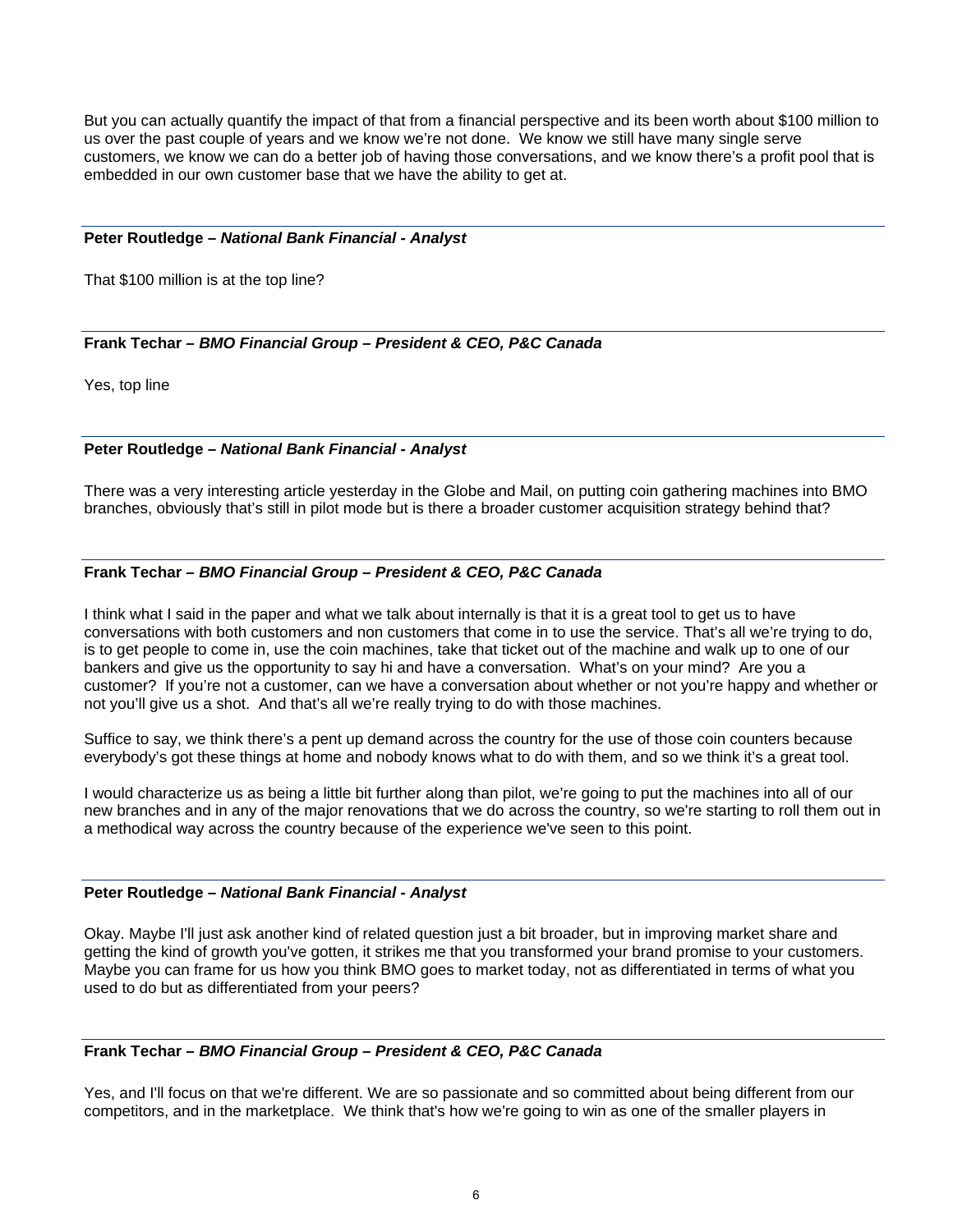Canada. I don't think we can win by competing on the same basis, and so everything that we do, we run it through that screen. Is it consistent with our promise? Is it consistent with our strategy? And is it different from how we compete with the other guys? So, you have to know that's what we talk about internally. And as you see the manifestation of that externally, you can appreciate how hard we're pushing on it.

It's really pretty simple, for us, it comes down to conversations. And this isn't about convenience, it's not about pricing, it's not about some of the other things that have been talked about. We are building a system and building a business that's based on our ability to listen, understand, offer clear choices and guide our customers to solutions where they will feel more confident about their financial situation. That's what we're trying to do in everything that we do. And if you think about some of the things that we have launched in the marketplace and are promoting widely…our SmartSteps program, BMO MoneyLogic, all of these things are free. They are tools for our customers to help them understand their finances in a much more fulsome way. And if you're a cynic, you can kind of say that we don't even get anything out of them. There's no product push, and there's no conversation about what BMO gets out of it. We're trying to help our customers understand the complexity that exists within the banking space. We know its there and we know historically our customers have said we make it worse, and we're out to change that. And we think that's a different position from the other Canadian competitors.

And, by the way, a big part of that strategy is embedded in our people, in their skills, capability, and we've invested an awful lot over the last few years in doing just that: Training, development, coaching and really becoming consistent in how we deal with those conversations.

## **Peter Routledge** *– National Bank Financial - Analyst*

I've noticed this around Toronto, but I'm sure it's the same in other cities in Canada, BMO has moved…I don't want to use the word aggressively…but somewhat purposefully into what I observed to be more affluent parts of either cities or suburbs around Canada's largest cities. How far are you along in terms of having your branch footprint match where you want to be and what work is left to do?

## **Frank Techar** *– BMO Financial Group – President & CEO, P&C Canada*

Yes, I think I would say we have a lot of work to do, when you look at the entire network. The thing you appreciate early on in the job is the 900 branches, it's very tough to reconfigure the size of that network in a short period of time, and we've been at it four or five years. We feel very good about the progress we've made, but we do have opportunities across Canada to invest in certain market places and maybe pull back in others. So I'd say maybe we're about 30% done in thinking about the opportunities we have with our physical distribution network.

#### **Peter Routledge** *– National Bank Financial - Analyst*

And in terms of the growth potential in the network, you've got growth coming from better service and better location, does the fact that you have 70% left to do mean there's a lot of inherent growth in the network?

## **Frank Techar** *– BMO Financial Group – President & CEO, P&C Canada*

I think there's some. For me, it's very hard to quantify. I think its very easy to quantify as I said a little bit earlier, the fact that if we can broaden relationships on an individual customer basis, it's really hard to figure out what that is worth to us. And even if we move a branch from point A to point B because we think it's a better location, and we know we'll get a lift from the inherent characteristic of the market, what we're really shooting for in that market, is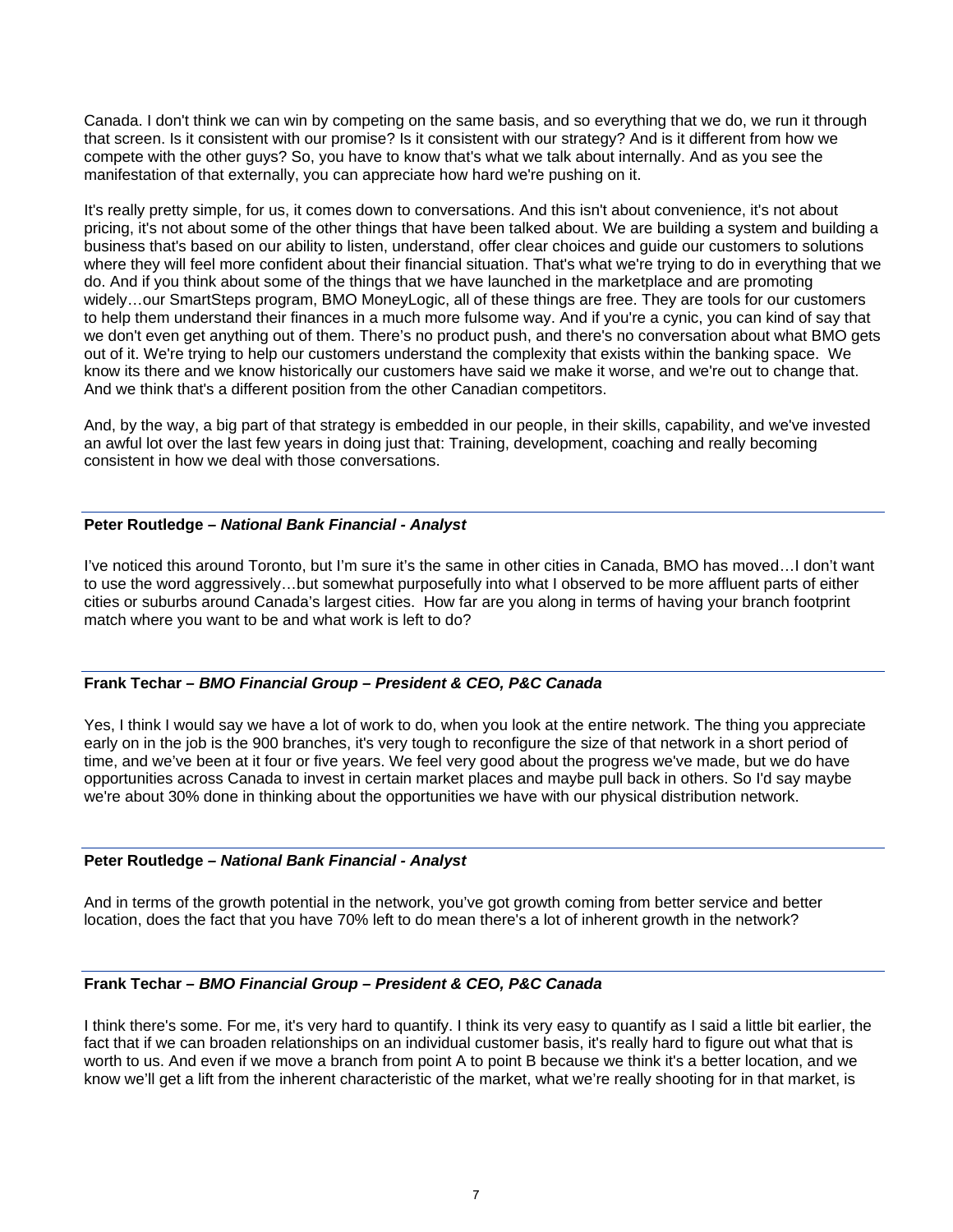those broader and deeper relationships. So we talk all the time about that being the biggest lever rather than the nature of the distribution network relative to competition or where we've been in the past.

#### **Audience Member**

Some of the large U.S. banks have discovered that they push the customer deliberately to the ATM and to the Internet, and they realize when they've done that they can't sell them anything new, and they're trying to get the customer back to the teller. What's your experience with that, and other than the coin machine, what are you doing?

## **Frank Techar** *– BMO Financial Group – President & CEO, P&C Canada*

Well, I think it's really simple from our perspective. We're not trying to push our customers anywhere. We think that the capabilities, the tools, the technology are going to determine where our customers are going to want to deal with us. And we have to be prepared to engage them in that way wherever they so desire.

So, my view is the technology is a lot different today than it was five years ago. It's going to be a lot different in five years' time. We need to be prepared to keep up with that, pick our spots about where we're going to push and where we're going to be different. And I think the customers will do what the customers want to do as a result of that.

So, we're not trying to guide our customers in any particular direction. We're trying to build capabilities, tools, offers that are attractive to them and that they can choose what is best for them. I think that's the only way you can go at it because if you try to force the customers into a spot, your loyalty scores are undermined. And over time, your customers understand what you're trying to do. You're in it for yourself and we don't think that's the right way to run the company.

So, I'm not smart enough to predict what's going to happen in five years. I wasn't smart enough to predict what was going to happen five years ago relative to the uptake on the internet and our ability to sell across those different channels. I just know the technology is changing fast enough, that the likelihood of more customers migrating to those transactions over time is really high. And I think it's going to need time, but if we tried to force it, I think that's when we'd get in trouble. We'd get in trouble with them, and we'd get in trouble with us because we're just not ready to make it work in a very seamless way.

## **Peter Routledge** *– National Bank Financial - Analyst*

I'm going to ask you a little bit about household leverage. We've seen a lot of commentary from the Bank of Canada on the stretched Canadian household. They're particularly concerned that if they have a rise in interest rates, or there's a spike in unemployment, that we'll have a lot higher proportion of households who are vulnerable or who suffer significantly.

So, just how concerned are you about household levels generally in Canada? And then within BMO's customer base, how does that concern differ?

## **Frank Techar** *– BMO Financial Group – President & CEO, P&C Canada*

I think for the country in general, my opinion is that a little bit of a pause makes a lot of sense. I think it's prudent. I'm happy that the government intervened and that we're going to see some changes here over the next little while that, perhaps, will slow down the growth. I think that was a good thing to do, I think it was prudent, and I think it will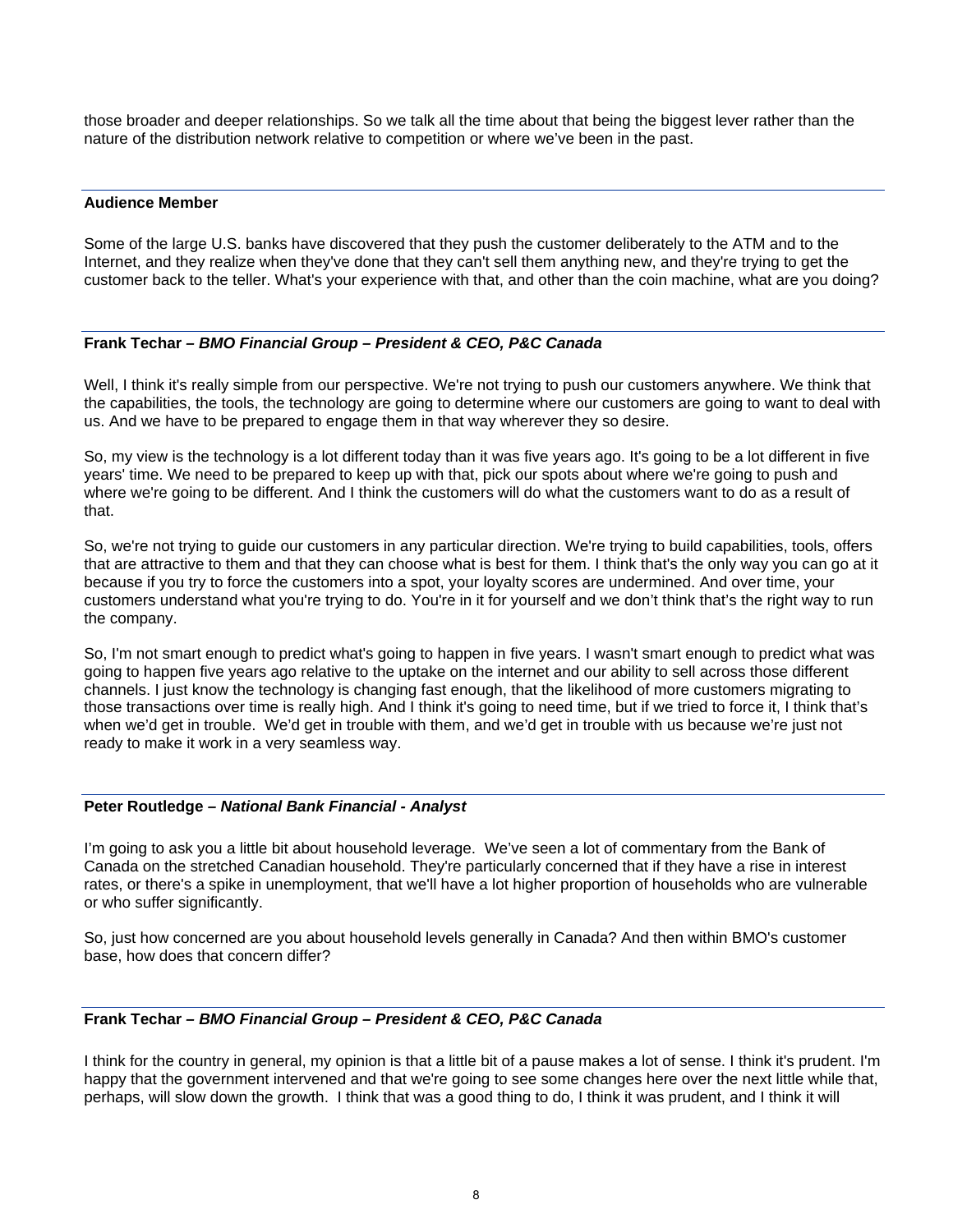serve us well in the future. I don't think we're in a crisis right now overall in the country, but when you look at the growth in debt to income and the other measures that we've all been discussing and debating over time, the question you have to ask is: Can it go on forever? And I think the answer is no, and therefore, making some changes early, I think was the right thing to do.

In our own way, we've been trying to, again, talk to our customers about that very fact, and our offers and how we're engaging with them. Our low-rate five-year fixed mortgage, which is only available at a 25 year amortization period, was our attempt early on, almost a year ago now, to say to our customers, "You need to be thinking differently about your debt, and you need to start thinking differently about paying off your mortgage sooner because we think it's a prudent thing to do. And we're going to make that attractive with a great rate in the marketplace to do that."

So, we have been talking to our customers about this well before we got into this debate in the fall. And I just think it's prudent. I think it's the right thing to do for Canada. I think it's going to set us up well in the future notwithstanding the fact that we're going to see a little slower growth. I think the medium-term health is a lot more important than a short-term win.

Relative to our portfolio, we're feeling about as confident as we can feel. Historically, BMO's loss percentages have been lower than our competitors. Our growth hasn't been as high in some of the product categories as our competitors, and we just feel like we're in good shape. But we're trying to moderate that growth within our own portfolios as well as how we engage with our customers with the products we offer because we think it's the right thing to do over the medium term.

### **Peter Routledge** *– National Bank Financial - Analyst*

Without putting you on the spot too much, or at least not trying to do that, you've changed your offerings which generally are pretty conservative from a credit perspective, you're out of the mortgage broker market, if we head into a period of slow or even declining consumer borrowing, doesn't BMO then outperform peers? Because you're fundamentally, as a result of all those decisions, your customer base is different.

## **Frank Techar** *– BMO Financial Group – President & CEO, P&C Canada*

The easy thing would be to say yes but I'm not so sure it is true. First of all if you look at the health of all the portfolios across all of the banks in Canada, we're all in pretty good shape. A high percentage of the portfolios are secured, a lot of the mortgage that is insured, I can't envision a scenario where we'd see huge losses in those portfolios unless we go into another significant recession that lasts for a long time, and I don't think anybody is predicting that. So, I think we'll continue to perform better than the competition, but I don't think we're in for a really tough slug.

#### **Peter Routledge** *– National Bank Financial - Analyst*

Okay, we'll shift gears a little on you. Maybe just first of all, we've had the crisis in Japan. Does BMO have any Japan exposure that you can update us on?

## **Frank Techar** *– BMO Financial Group – President & CEO, P&C Canada*

Yes. First of all, we have minimal direct exposure to the country. We do have a reinsurance business that we've had for, I think, as long as I've been in the Company; that has performed extremely well over a long period of time.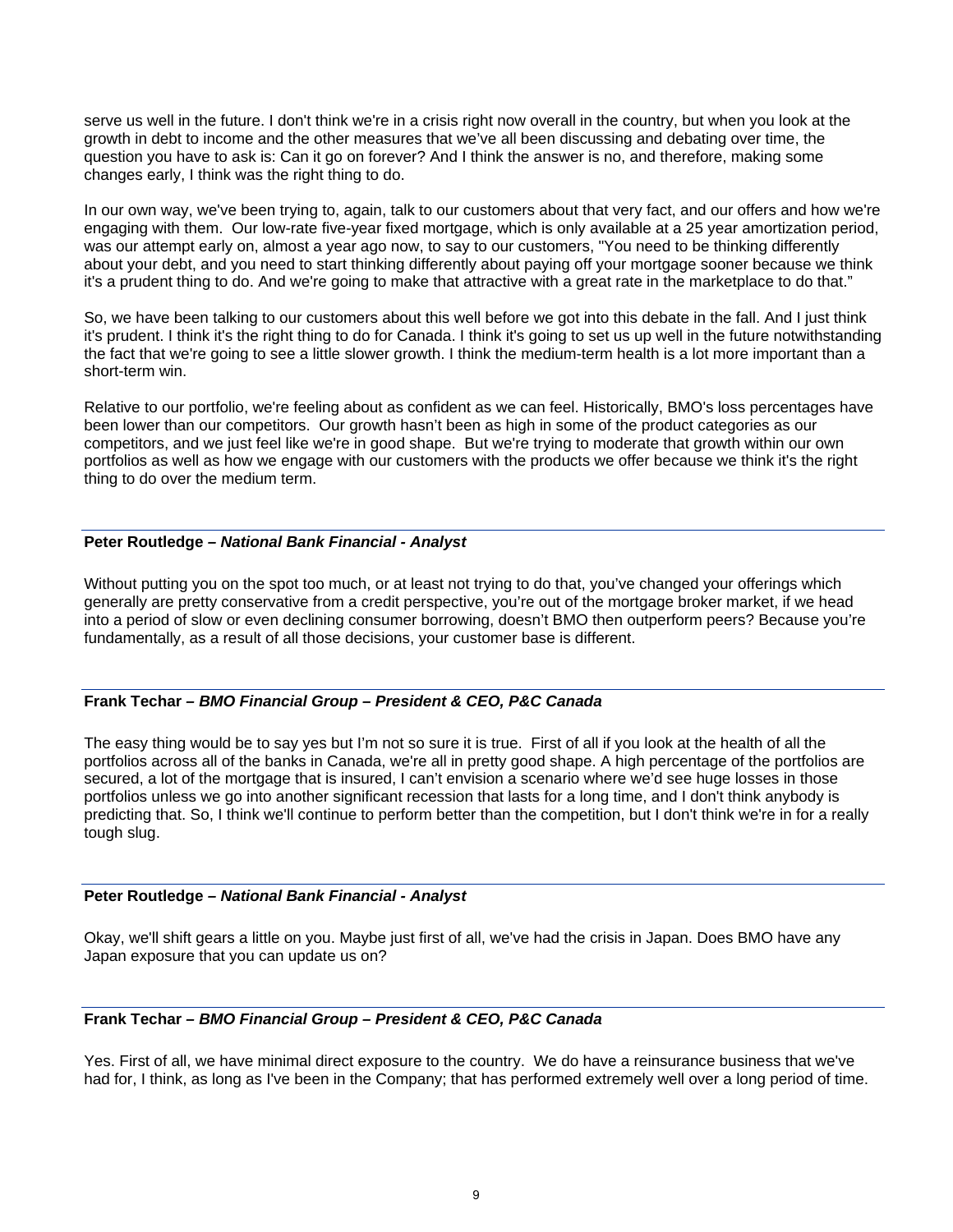And we do have some exposure through that reinsurance business to the earthquake in Japan, and we also have some exposure to the earth quake in New Zealand.

And, sort of looking at Q2, its early days and we're still trying to get a handle on the size of that exposure but we think its going to be somewhere in the order of \$30-40 million pre-tax in our reinsurance business associated with those two events.

### **Peter Routledge** *– National Bank Financial - Analyst*

And that's in P&C reinsurance, property and casualty?

### **Frank Techar** *– BMO Financial Group – President & CEO, P&C Canada*

Yes

**Peter Routledge** *– National Bank Financial - Analyst* 

Conceivably the premiums after the event would go up, and there would be less capacity in the marks?

## **Frank Techar** *– BMO Financial Group – President & CEO, P&C Canada*

We'll see, and that business we made a change a year or so ago, that business with our total insurance business, is managed in our PCG segment

#### **Peter Routledge** *– National Bank Financial - Analyst*

Final question, staying outside of Canada, couldn't let you go off the stage without asking about the M&I transaction, big picture, you ran Harris for a number of years, what does this do to BMO's US platform?

## **Frank Techar** *– BMO Financial Group – President & CEO, P&C Canada*

First of all, we have been looking at that property for a long time, back all the way to 2002 and 2003 when I was in Chicago. As you all know we've been growing our P&C business in the United States through small acquisitions and organic growth over that period of time, and positioning ourselves for an opportunity to do something a little bigger. M&I popped up at what I would characterize as a fantastic time, post recession vs pre recession. It was an attractive price, and we think strategically is a fantastic fit for BMO. What it does for us, it gives us the capability, it gives us a footprint in a market place now that is equal in size to Canada. If you think about the 5 states that M&I operates in and we now have a GDP that's as large as our Canadian context. We have 900 branches in Canada. We will have 700 branches post-closing in the U.S. And we think that that size and scale will allow us to move forward more quickly, leverage some of our capabilities in Canada and grow the business. We just think it's a fantastic strategic fit. If you look at businesses of M&I, they're very tightly fit with what we do at BMO: core retail banking, core commercial banking, a great wealth business. We've been successful in those businesses for a long period of time and we think the combination of putting the two businesses together, taking the best from both, is going to give us a great leg up in the marketplace.